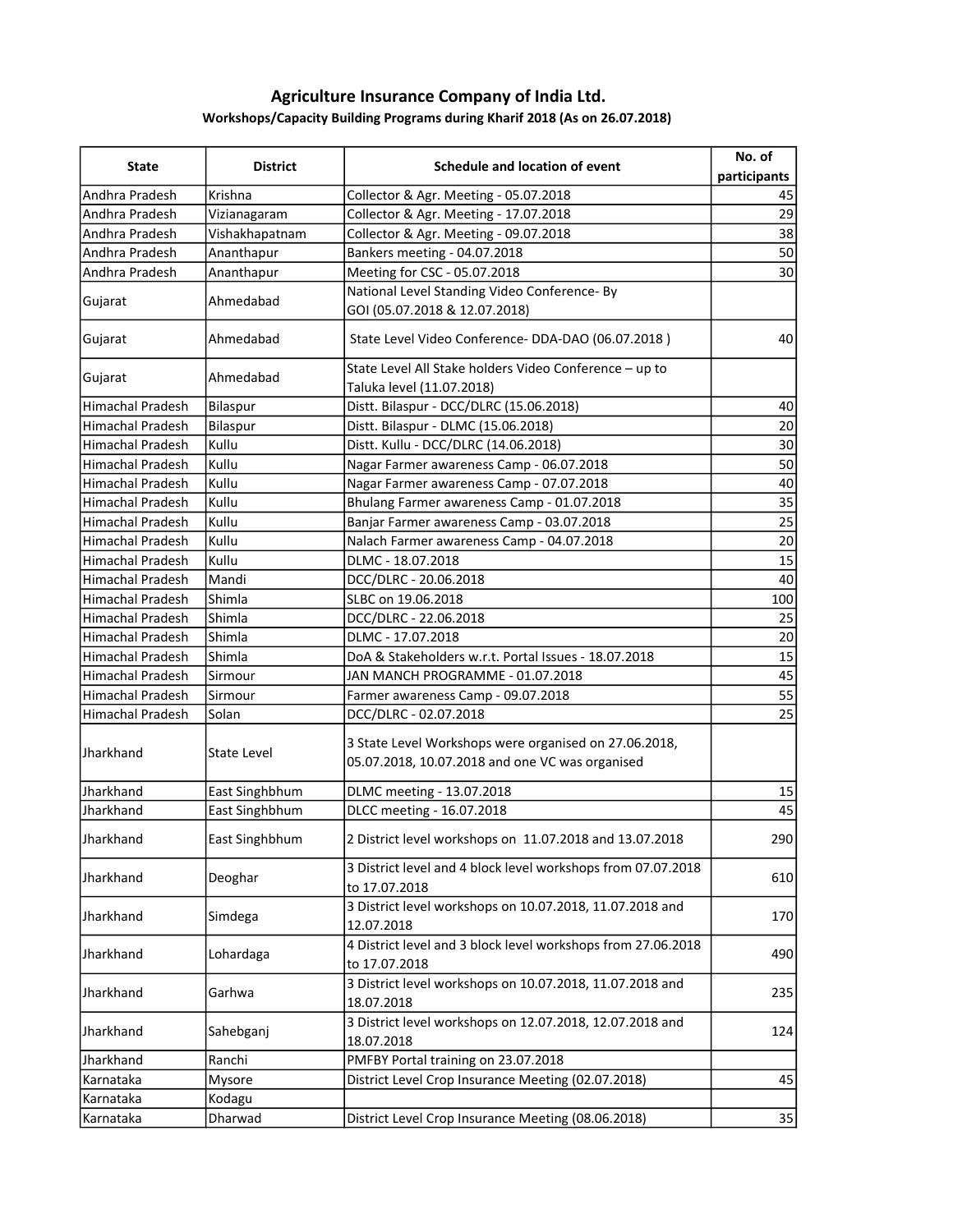| <b>State</b>   | <b>District</b>        | Schedule and location of event                                   | No. of<br>participants |
|----------------|------------------------|------------------------------------------------------------------|------------------------|
| Karnataka      | Dharwad                | Taluka Level meeting at Navalgund (Dharwad) - 12.06.2018         | 15                     |
| Karnataka      | Dharwad                | Taluka Level meeting at Kundgol (Dharwad) - 13.06.2018           | 18                     |
| Karnataka      | Dharwad                | Taluka Level meeting at Dharwad - 14.06.2018                     | 20                     |
| Karnataka      | Dharwad                | Taluka Level meeting at Hubli (Dharwad) - 15.06.2018             | 15                     |
| Karnataka      | Dharwad                | CSC workshop (13.07.2018)                                        | 30                     |
| Karnataka      | Davangere              | District Level Crop Insurance Meeting (18.06.2018)               | 30                     |
| Karnataka      | Davangere              | CSC workshop (10.07.2018)                                        | 60                     |
| Karnataka      | Tumkur                 | District Level Crop Insurance Meeting (12.06.2018)               | 30                     |
| Karnataka      | Tumkur                 | CSC workshop (09.07.2018)                                        | 25                     |
| Karnataka      | Raichur                | District Level Crop Insurance Meeting (08.06.2018)               | 25                     |
| Karnataka      | Raichur                | District Level Crop Insurance Meeting (05.07.2018)               | $\overline{50}$        |
| Kerala         |                        | Thiruvananathapuram State CSC Coordinators meeting on 10.07.2018 | 25                     |
| Kerala         | Alappuzha              | CSC MEETING on 13.07.2018                                        | 38                     |
| Kerala         | Alappuzha              | BANKER'S WORKSHOP 13.07.2018                                     | 28                     |
| Kerala         | Kottayam               | BANKER'S WORKSHOP on 10.07.2018                                  | 28                     |
| Kerala         | Kottayam               | CSC MEETING on 13.07.2018                                        | 32                     |
| Kerala         | Idukki                 | BANKER'S WORKSHOP on 11.07.2018                                  | 30                     |
| Kerala         | Thrissur               | CSC MEETING on 04.07.2018                                        | 55                     |
| Kerala         | Thrissur               | BANKER'S WORKSHOP 04.07.2018                                     | 40                     |
| Kerala         | Palakkad               | CSC MEETING on 06.07.2018                                        | 42                     |
| Kerala         | Palakkad               | BANKER'S WORKSHOP 06.07.2018                                     | 46                     |
| Kerala         | Malappuram             | BANKER'S WORKSHOP on 07.07.2018                                  | 35                     |
| Kerala         | Kozhikkode             | BANKER'S WORKSHOP on 11.07.2018                                  | 38                     |
| Kerala         | Kannur                 | BANKER'S WORKSHOP on 12.07.2018                                  | $\overline{27}$        |
| Kerala         | Wayanad                | BANKER'S WORKSHOP on 10.07.2018                                  | 26                     |
| Kerala         | Kasargode              | BANKER'S WORKSHOP on 16.07.2018                                  | $\overline{34}$        |
| Madhya Pradesh | Bhopal                 | State Level Workshop on New Portal Training on 14.05.2018        | 300                    |
| Madhya Pradesh | Bhopal                 | District Level Workshop on New Portal Training on<br>06.07.2018  | 150                    |
| Maharashtra    | Sindhudurg             | <b>CCE Training 05.07.2018</b>                                   | 108                    |
| Maharashtra    | Ahmednagar             | <b>CCE Training 04.07.2018</b>                                   | 260                    |
| Maharashtra    | Kolhapur               | <b>CCE Training 07.07.2018</b>                                   | 70                     |
| Maharashtra    | Latur                  | <b>CCE Training 04.07.2018</b>                                   | 400                    |
| Meghalaya      | West Garo Hills        |                                                                  |                        |
| Meghalaya      | Ri-Bhoi                |                                                                  |                        |
| Meghalaya      | South West Khasi Hills |                                                                  |                        |
| Meghalaya      | South Garo Hills       |                                                                  |                        |
| Meghalaya      | North Garo Hills       |                                                                  |                        |
| Meghalaya      | East Khasi Hills       | State Level Workshop on 18.07.2018                               | 200                    |
| Meghalaya      | South West Garo Hills  |                                                                  |                        |
| Meghalaya      | West Khasi Hills       |                                                                  |                        |
| Meghalaya      | East Garo Hills        |                                                                  |                        |
| Meghalaya      | East Jaintia Hills     |                                                                  |                        |
| Meghalaya      | West Jaintia Hills     |                                                                  |                        |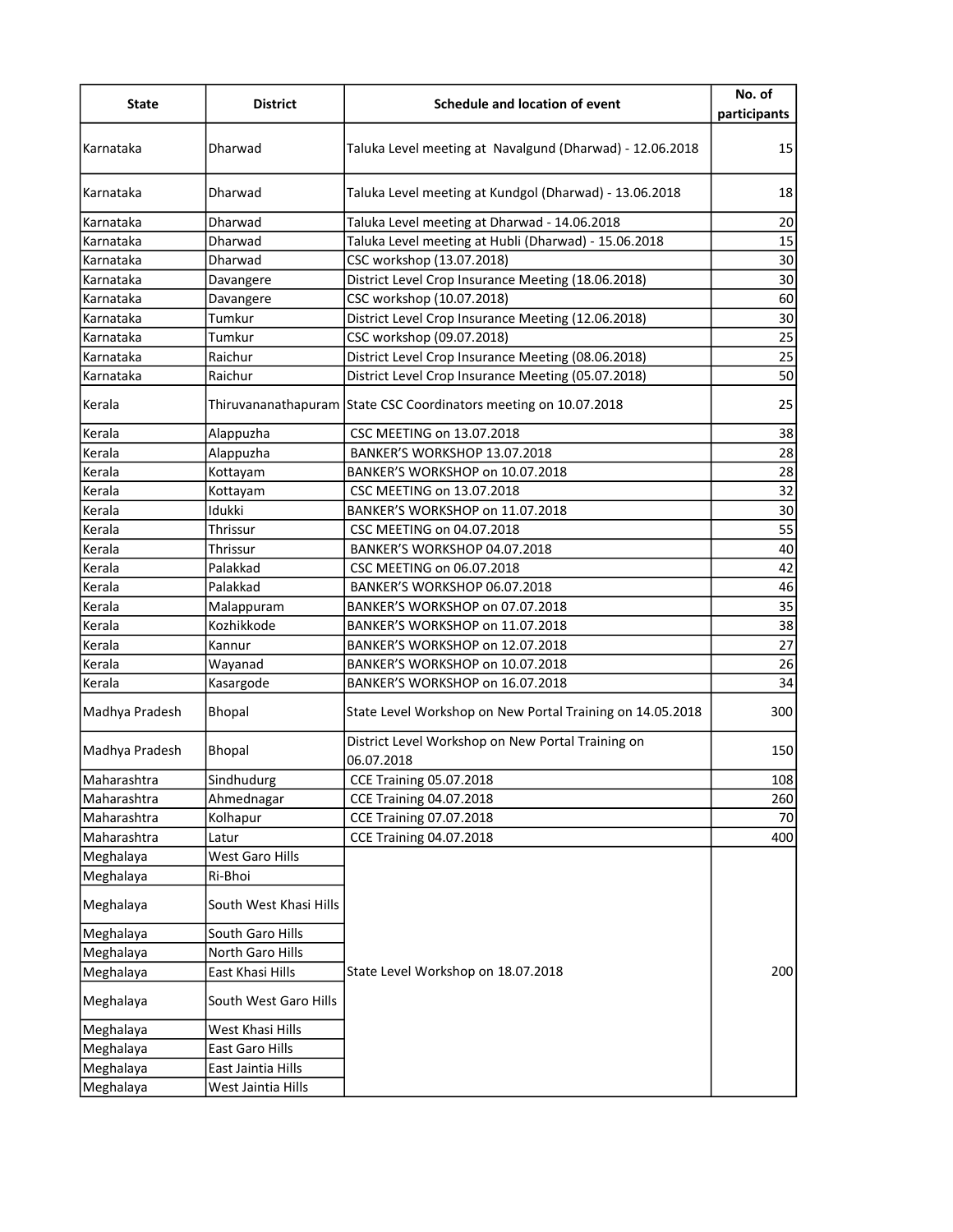| <b>State</b>      | <b>District</b>       | Schedule and location of event                                                           | No. of<br>participants |
|-------------------|-----------------------|------------------------------------------------------------------------------------------|------------------------|
| <b>Tamil Nadu</b> |                       | 1. Business Promotion cum Marketing meet for Kharif 2018                                 |                        |
|                   | Chennai               | season on 12.06.2018                                                                     |                        |
|                   |                       | 2. Sensitisation programmes conducted by State Govt                                      |                        |
| Tamil Nadu        | Namakkal              | Workshop for CSC VLE's regarding PMFBY enrollment on<br>22.07.2018                       | 50                     |
| Tamil Nadu        | Trichy                | Workshop for CSC VLE's regarding PMFBY enrollment on<br>24.07.2018                       | 88                     |
| Tamil Nadu        | Madurai               | Workshop for CSC VLE's regarding PMFBY enrollment on<br>24.07.2018                       | 60                     |
| Telangana         | Nalgonda              | Bankers & District Agriculture Department meeting -<br>12.07.2018                        | 60                     |
| Telangana         | Suryapet              | Bankers & District Agriculture Department meeting -<br>13.07.2018                        | 70                     |
| Telangana         | Badradri              | District Agriculture Dep. And farmers - 28.06.2018                                       | 75                     |
| Telangana         | Warangal (Rural)      | Bankers & District Agriculture Department meeting, CSC -<br>13.07.2018                   | 110                    |
| Telangana         | Wanaparthy            | Bankers meeting - 17.07.2018                                                             | 100                    |
| Telangana         | Warangal (Urban)      | Bankers & District Agriculture Department, headed by<br>collector, CSC - 13.07.2018      | 110                    |
| Uttarakhand       | Almora                | Kisan Mela, VPKAS, Almora - 23.03.2018                                                   | 500                    |
| Uttarakhand       | Almora                | DLMC meeting - 28.05.2018                                                                | 60                     |
| Uttarakhand       | Almora                | Special awareness campaigns - Block Level - 04.07.2018 to<br>18.07.2018                  |                        |
| Uttarakhand       | Bageshwar             | DLMC meeting - 11.06.2018                                                                | 30                     |
| Uttarakhand       | Bageshwar             | Special awareness campaigns - Block Level - 09.07.2018 to<br>11.07.2018                  |                        |
| Uttarakhand       | Nainital Plain        | DLRC/DLMC - 23.05.2018                                                                   | 70                     |
| Uttarakhand       | <b>Nainital Plain</b> | Special awareness campaigns - Block Level - 15.05.2018 to<br>24.05.2018                  | 1000                   |
| Uttarakhand       | Nainital Plain        | Crop Insurance Portal Training - 16.07.2018                                              |                        |
| Uttarakhand       | Nainital Hill         | Special awareness campaigns - Block Level - 24.05.2018 to<br>29.05.2018                  | 1000                   |
| Uttarakhand       | Pithoragarh           | Special awareness campaigns - Block Level - 23.05.2018 to<br>30.05.2018                  | 500                    |
| Uttarakhand       | Dehradun Plain        | DLMC meeting - 05.06.2018                                                                | 20                     |
|                   |                       | State Level Meeting - 16.07.2018                                                         |                        |
| Uttarakhand       | Dehradun Hill         | DISHA Meeting Chaired by Honourable MP - 09.07.2018                                      | 70                     |
| Uttarakhand       | Pauri Garhwal         | Meetings and Awareness campaigns - District & Block level<br>during 2nd fortnight of May | 600                    |
| Uttarakhand       | Uttarkashi            | DLRC meeting - 27.04.2018                                                                | 60                     |
| Uttarakhand       | Uttarkashi            | DLMC meeting - 19.05.2018                                                                | 30                     |
| Uttarakhand       | Uttarkashi            | Special awareness campaigns - Block Level - 21.05.2018 to<br>26.05.2018                  | 1000                   |
| Uttarakhand       | Uttarkashi            | DLMC meeting - 21.05.2018                                                                | 30                     |
| Uttarakhand       | Rudraprayag           | Meetings and Awareness campaigns - District & Block level<br>during 2nd fortnight of May | 600                    |
| Uttarakhand       | Chamoli               | Meetings and Awareness campaigns - District & Block level<br>during 2nd fortnight of May | 600                    |
| Uttarakhand       | Tehri Garhwal         | DLRC meeting - 21.05.2018                                                                | 60                     |
| Uttarakhand       | Tehri Garhwal         | Awareness campaigns - Block Level - 14.05.2018 to<br>16.05.2018                          | 500                    |